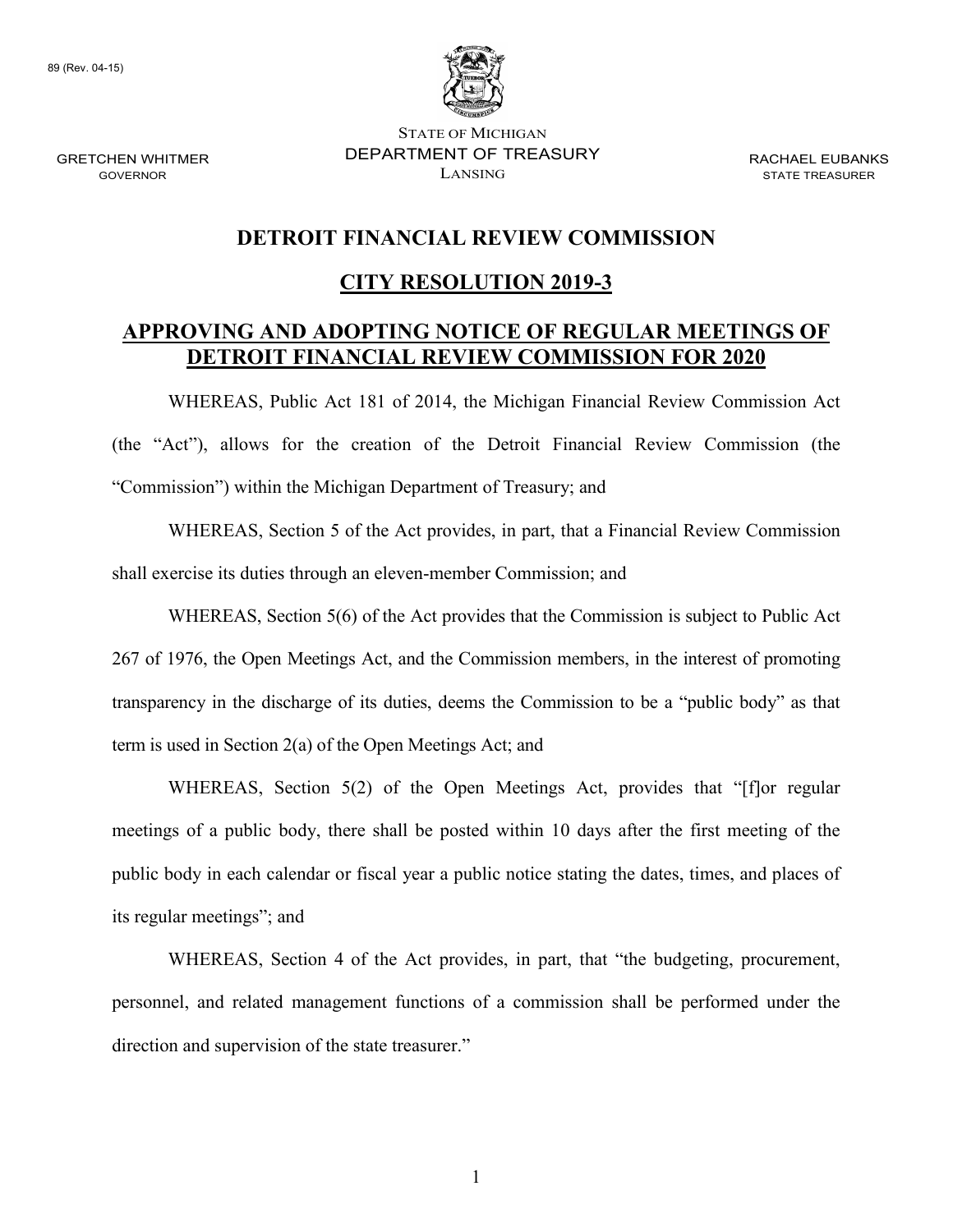NOW THEREFORE, be it resolved by the Detroit Financial Review Commission as follows:

- 1. That the Notice of Regular Meetings, attached as **Exhibit A** to this Resolution, is approved and adopted by the Detroit Financial Review Commission.
- 2. That the persons designated in Resolution 2019-3 are hereby directed to post the Notice of Regular Meetings within 10 days pursuant to Section 5(2) of Public Act 267 of 1976, the Open Meetings Act.
- 3. That the minutes of the Detroit Financial Review Commission meeting at which this Resolution is adopted take notice of the adoption of this Resolution.
- 4. This Resolution shall have immediate effect.